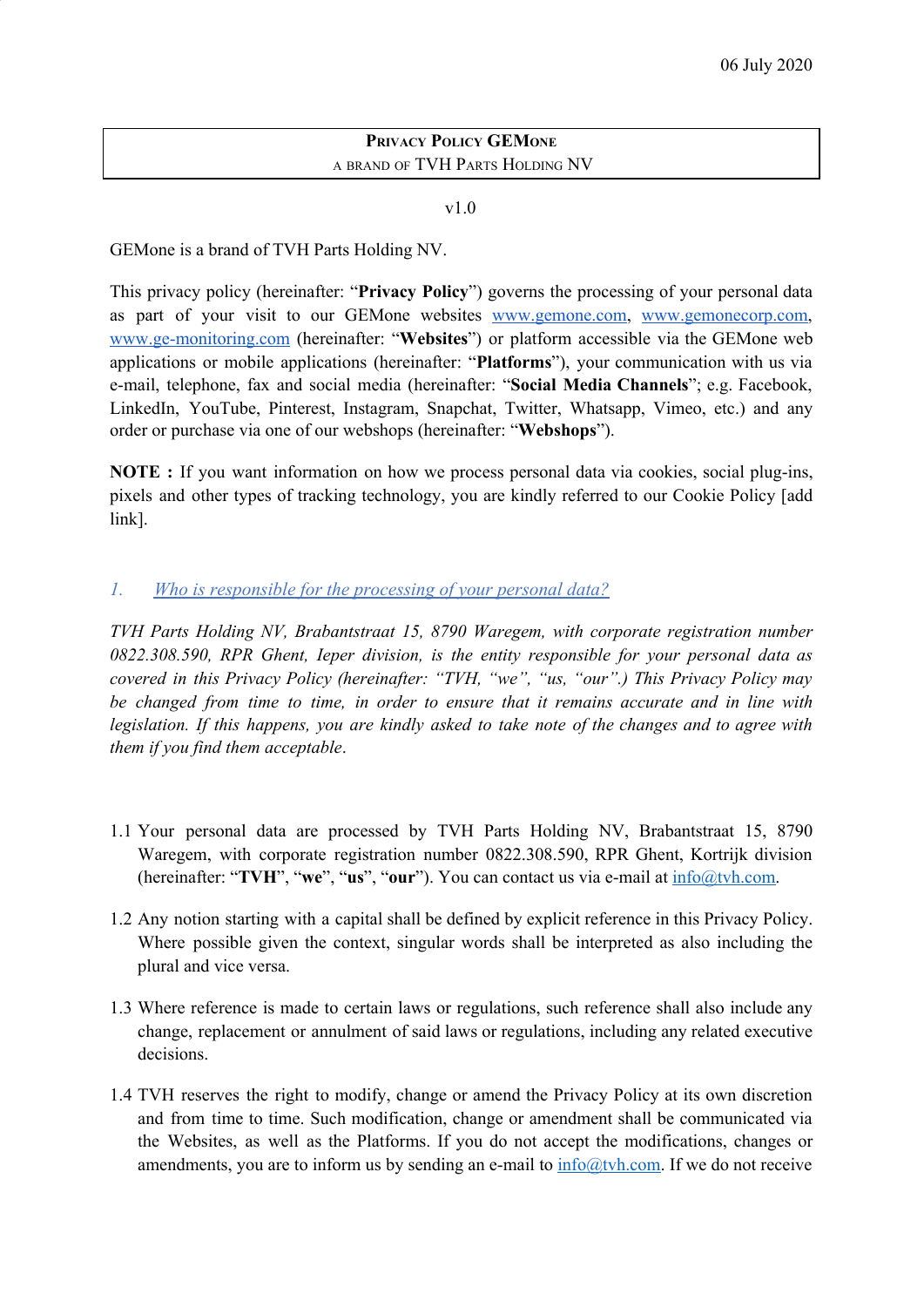such an e-mail from you within three (3) business days after the changes to the Privacy Policy have been announced both on our Websites and Platforms, you will be deemed to have accepted unambiguously all such changes

# *2. Which categories of personal data do we process?*

*We process following categories of personal data: technical information associated with the device you use, your browsing preferences, basic identity information you provide us with, the content of your communication, the technical details of the communication, your preferences regarding receiving our e-mail or instant messaging communications, publicly available information of your profile, any other personal data you choose to provide to us, your order and the details pertaining to the order itself.*

*Most of the personal data we process, we receive directly from you. However, from time to time we may receive personal data from third parties.*

- 2.1. Whenever you use our Websites, Platforms, Webshops and Social Media Channels, we collect:
	- **technical information** associated with the device you use, such as your IP address, browser type, geographical location and operating system;
	- information concerning your **browsing behavior**, such as how long you visit, what links you click on, what pages you visit and how many times you visit a page.
	- The **basic identity information** such as your name, the company you work for,
- 2.2. When you contact us via e-mail, telephone, instant messaging, fax or Social Media Channels, we collect:
	- the **basic identity information** you provide us with, such as name, e-mail address, postal address, telephone number, the company you work for, your function.;
	- the **content of your communication** and the **technical details of the communication** itself (with whom you correspond at our end, date and time, etc.);
	- **your preferences regarding receiving our e-mail communications**, such as newsletters, promotions, advertisements, etc., if you have chosen to receive such communications and you have indicated your preferences in the Preference Center.
	- **publicly available information of your profile** on Social Media Channels;
	- any other personal data you choose to provide to us.
- 2.3. When you place an order on one of our Webshops, as customer or supplier, we collect:
	- the **basic identity information** we require to process your order, such as your name, company, function, postal address and telephone number;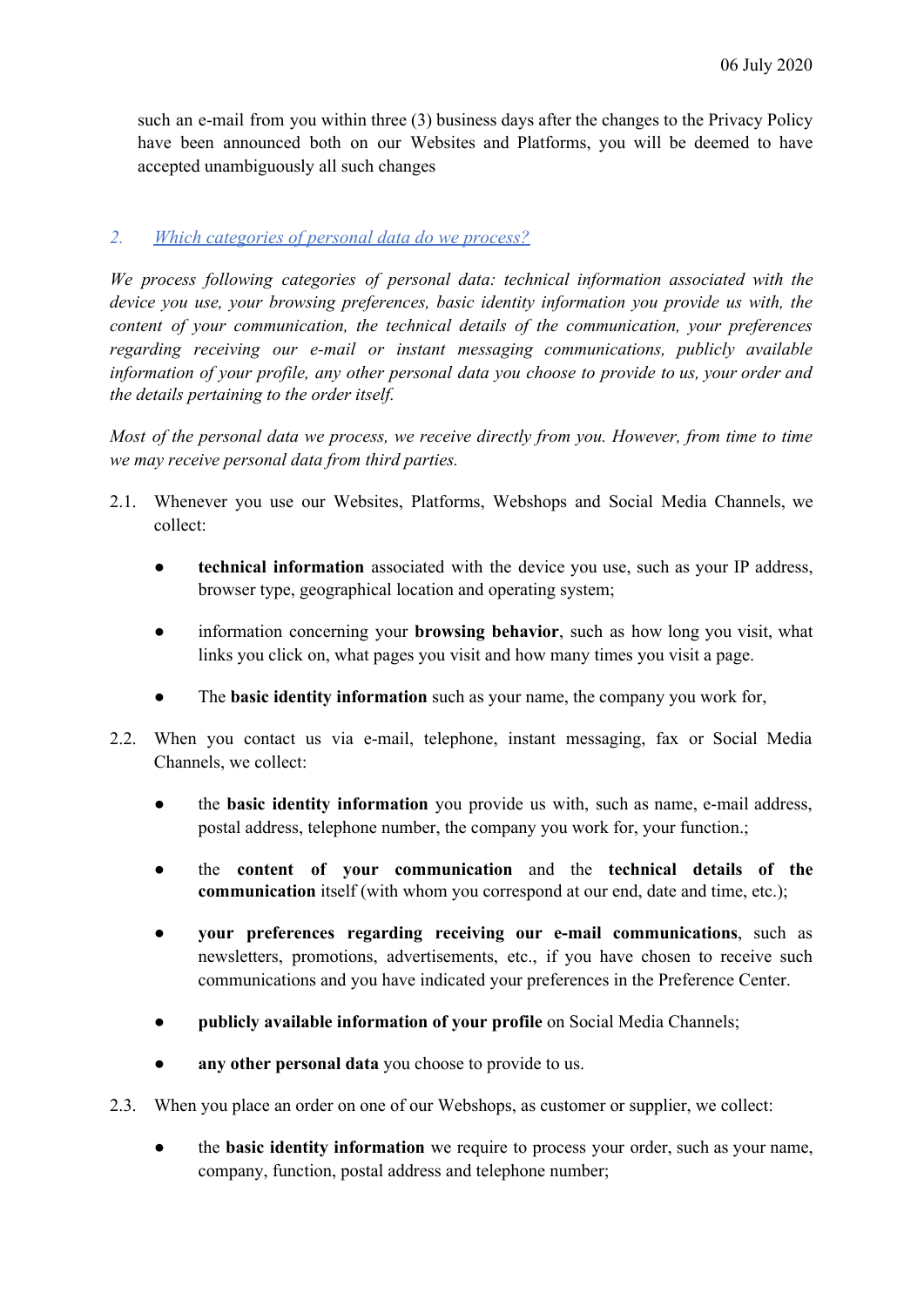### ● **details pertaining to the order** itself.

- 2.4. All of the personal data listed above, we receive directly from you. It may happen that we receive additional information about your preferences and surfing behavior from partners such as Google, Facebook, Yandex and AddThis/Oracle. If you require more information about the personal data these parties process about you and make available to others, you are kindly requested to consult their respective privacy policies:
	- Google: <https://www.google.com/intl/en/policies/privacy/>
	- Facebook: <https://www.facebook.com/about/privacy>
	- Yandex: <https://yandex.com/legal/privacy/>
	- AddThis/Oracle: <http://www.addthis.com/privacy/>

#### *3. Why do we process your personal information?*

*We process your personal data for several dif erent purposes: to provide, improve and develop services; for marketing purposes; to inform third parties; because we are legally required to do so or to detect if you use our Websites, Platforms, Webshops, Social Media Channels or other communication channels in any way that may harm TVH or someone else, or is illegal*.

3.1. TVH processes your personal data for marketing purposes, i.e. to provide you with targeted communications, promotions, offerings and other advertisements of TVH and selected partners.

Unless you are an existing customer who has already purchased similar goods or services from us and who we wish to target with our own marketing material, **we will only send you communications, promotions, offerings, newsletters and other advertisements via e-mail or other person-to-person electronic communications channels if you have explicitly consented to receiving such communications, promotions, offerings, newsletters and other advertisements**.

- 3.2. TVH processes your personal data to provide you in a personalized and efficient way with the information, products and services you request via the Websites, Platforms, e-mail, telephone, instant messaging, fax, Social Media Channels and Webshops.
- 3.3. TVH processes your personal data to comply with legal obligations or to comply with any reasonable request from competent law enforcement agents or representatives, judicial authorities, governmental agencies or bodies, including competent data protection authorities.
- 3.4. Your personal data may be transferred upon TVH's own initiative to the police or the judicial authorities as evidence or if there are justified suspicions of an unlawful act or crime committed by you through your registration with or use of the Websites, Platform, Webshops, our Social Media Channels or other communication with us.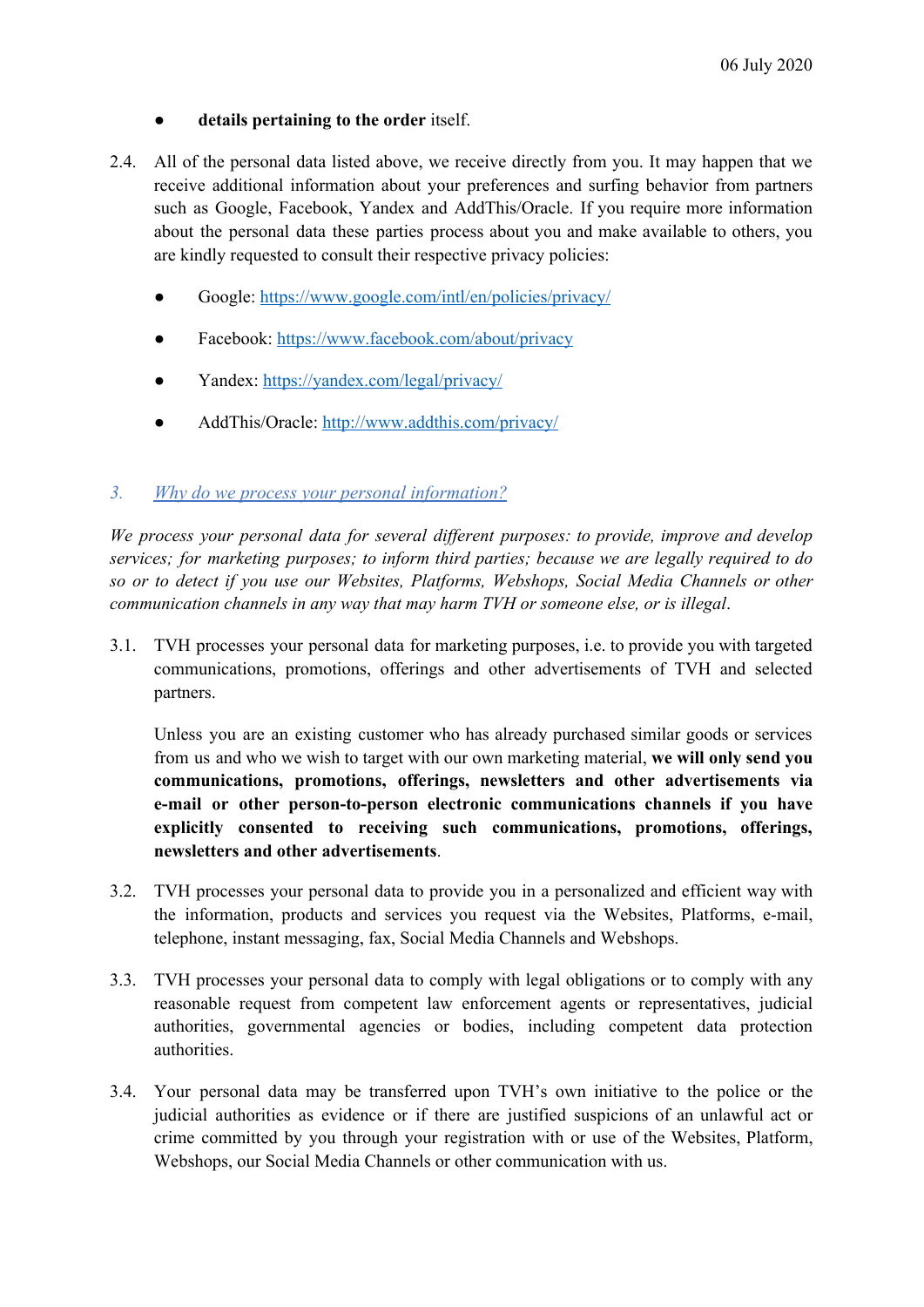- 3.5. TVH processes your personal data to check the conformity of devices and machines prior to use. Such conformity checks are potentially necessary in demonstrating liability.
- 3.6. TVH may be required to collect and trans(fer your personal data to the financial institution or payment service provider to allow your financial institution and the payment service provider to comply with their legal obligations, such as obligations under applicable anti-money laundering and counter-terrorism financing legislation.
- 3.7. TVH processes your personal data to perform statistical analyses so that we may improve our Websites, Platforms, Webshops, products and services or develop new products and services.
- 3.8. TVH may process your personal data for informing any third party in the context of a possible merger with, acquisition from/by or demerger by that third party, even if that third party is located outside the EU.
- 3.9. TVH may process your personal data for the preservation of the legitimate interests of TVH, its partners or a third party if and when your registration with or use of the Websites, Platforms, Webshops, Social Media Channels or other communication channels can be considered (a) a violation of any applicable terms of use or the intellectual property rights or any other right of a third party, (b) a threat to the security or integrity of the Websites, Platforms, Webshops, Social Media Channels or other communication channels, (c) a danger to the Websites, Platforms, Webshops, Social Media Channels or other communication channels or any of TVH's or its subcontractors' underlying systems due to viruses, Trojan horses, spyware, malware or any other form of malicious code, or (d) in any way hateful, obscene, discriminating, racist, slanderous, spiteful, hurtful or in some other way inappropriate or illegal.

#### *4. What makes the processing of your personal data legitimate?*

*The law requires us to state precisely which legal basis we use to process your personal data. We may process your personal data because you have given your consent to do so, it is necessary for* performing the agreement between you and us, we are obliged to do so by legislation or it is in *our legal interest to process your personal data.*

- 4.1. For processing your personal data for the purposes outlined in clause 3.1 and 3.2, the responsible party needs to asks for **your consent**.
- 4.2. The processing of your personal data for the purpose of fulfilling an order you have placed via one of our Webshops is necessary for performing the agreement between you and any TVH affiliate.
- 4.3. The processing of your personal data for the purposes outlined in clauses 3.3 and 3.4 is necessary to allow TVH to comply with its legal obligations.
- 4.4. The processing of your personal data for the purposes outlined in clauses 3.5, 3.6, 3.7 and 3.8 is necessary for the purpose of the legitimate interests of TVH, which are: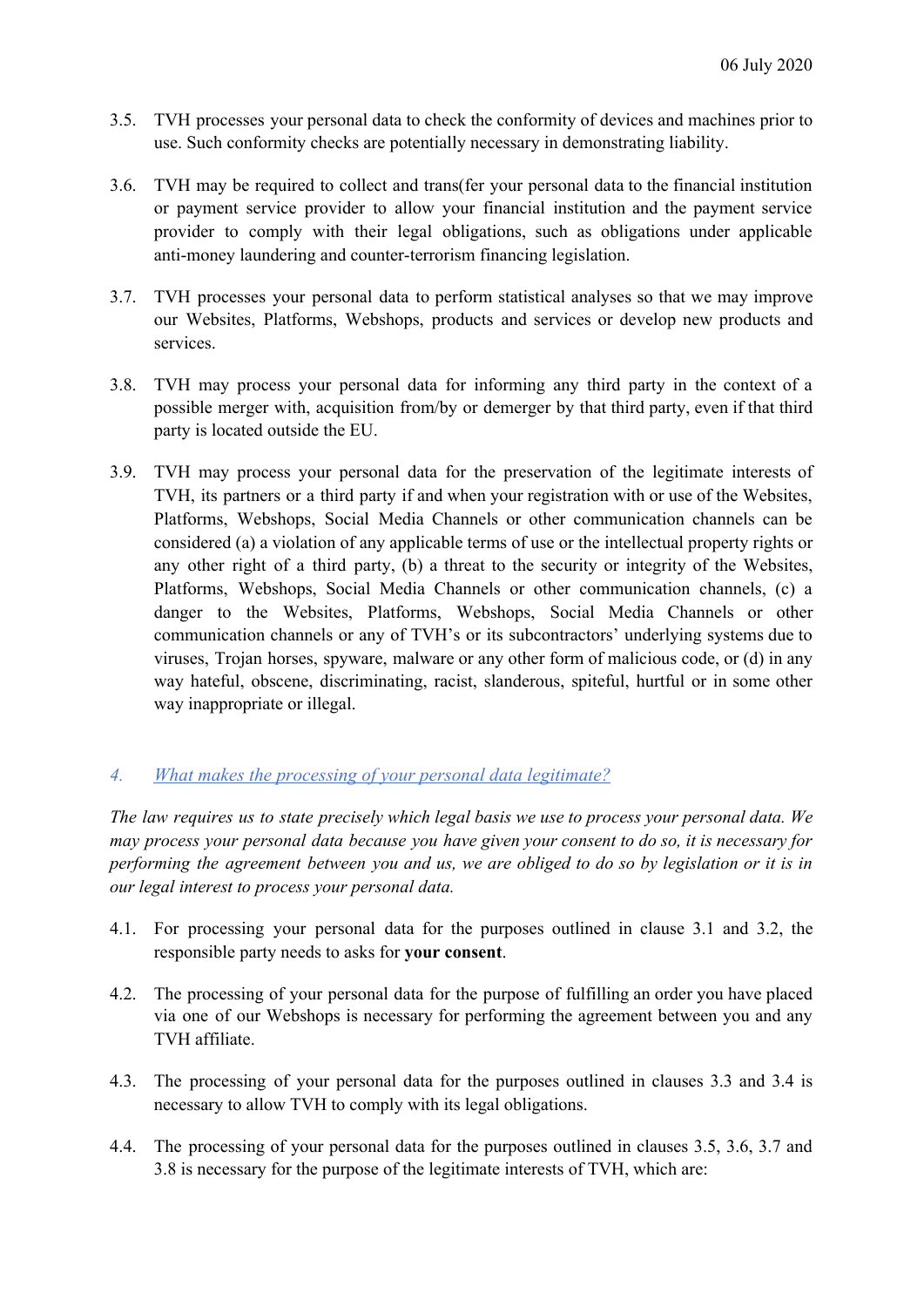- continuous improvements to the Websites, Platforms, Webshops, Social Media Channels, products and services to ensure that you have the best experience possible;
- keeping our Websites, Platforms, Webshops, Social Media Channels, products and services safe from misuse and illegal activity;
- marketing and promotion of our products, services, brands and overall successful commercialization of our products and services.

# *5. Who receives your personal data?*

*Our general approach is that we do not share your personal with third parties unless you consent to it. However, sometimes it is unavoidable that third parties receive your personal data. Social media providers, financial institutions, payment service providers, cloud providers, service providers that help us with the maintenance of our Websites, Platforms and Webshops and entities within TVH may receive and process your personal data in some circumstances.*

- 5.1. TVH does not send your personal data in an identifiable manner to any third party without your explicit permission to do so. You understand, however, that if you use our Social Media Channels, your personal data is also processed by the social media providers. If you purchase anything via our Webshops, a financial institution or payment service provider may also receive your personal data in order to provide their services.
- 5.2. TVH relies on third party processors to provide you the Websites, Platforms and Webshops as well as to process your personal data on our behalf. These third party processors are only allowed to process your personal data on behalf of TVH upon explicit written instruction of TVH. TVH warrants that all third party processors are selected with due care and are obliged to observe the safety and integrity of your personal data.
- 5.3. TVH may share your personal data with other entities within TVH Parts Holding NV. However, we will ensure that all entities within TVH Parts Holding NV will take due care that all processing of your personal data is in line with what is set out in this Privacy Policy.
- 5.4. TVH shares personal data with controllers of that personal data for purposes as described in clause 3.5.

#### *6. Do we transfer your personal data outside the EEA?*

*Yes, we transfer your personal data outside the EEA (i.e. the European Economic Area, consisting of the EU and Norway, Liechtenstein and Iceland). Parties to whom we transfer your personal data are entities within TVH Parts Holding NV and foreign service providers. It goes without saying that your personal data are safe when we send your personal data to countries outside the EEA.*

6.1. TVH processes your personal data first and foremost within the EEA. However, in order to process your personal data for the purposes outlined in article 3 above, we may also transfer your personal data to other entities within TVH Parts Holding NV or to third parties who process on our behalf which are located outside the EEA. Each entity outside the EEA that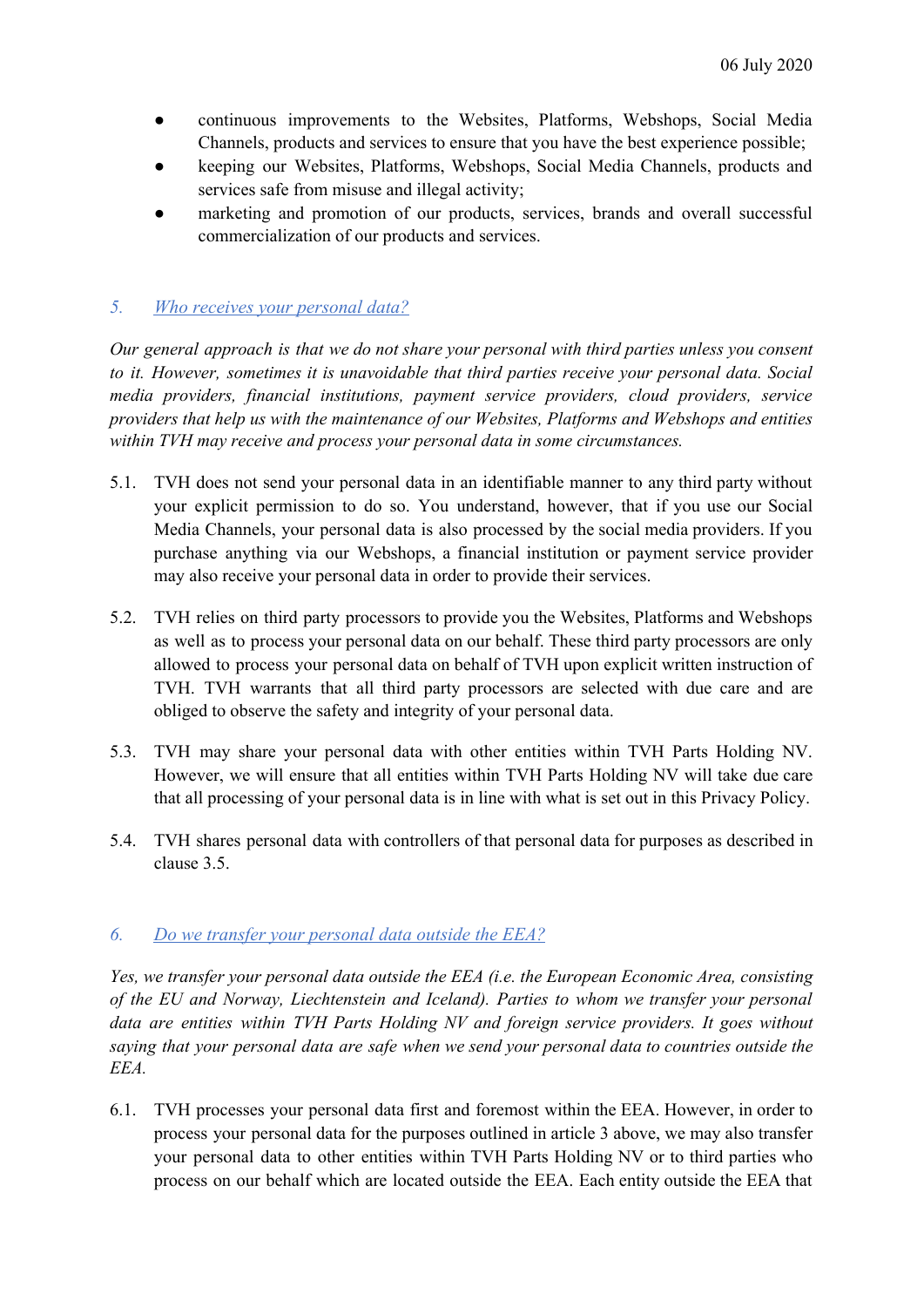processes your personal data shall be bound to observe adequate safeguards with regard to the processing of your personal data. Such safeguards will be the consequence of:

- the recipient country having legislation in place which may be considered equivalent to the protection offered within the EEA; or
- of a contractual arrangement between TVH and that entity. All entities within TVH Parts Holding NV are parties to a contractual arrangement based on the EC's Standard Contractual Clauses (controller-to-controller) (Commission Decision C(2004)5721
- 6.2. TVH may transfer anonymized and/or aggregated data to organizations outside of the EEA. Should such transfer take place, TVH will ensure that there are safeguards in place to ensure the safety and integrity of your data as well as all rights with respect to personal data you might enjoy under applicable mandatory law.

# *7. What are the quality assurances with regard to your personal data?*

*We will not process more personal data than we need for the purposes we have communicated to you. Additionally, we will only process your personal data for as long as needed to achieve the purposes we have communicated to you or up until such time where you withdraw your consent for processing them and no other legal ground applies that allows us to proceed in processing your personal data. We also guarantee to keep your personal data safe.*

*Note that the withdrawal of your given consent may imply that you cannot longer use the whole or part of the Websites, Platforms, Webshops, Social Media Channels and other communication channels.*

*We also make profiles about you based on preferences, surfing behavior and purchases so that we may better target our marketing activities.*

*In the Preference Center you can change your preferences regarding receiving marketing materials.*

- 7.1. TVH does its utmost best to process only those personal data which are necessary to achieve the purposes listed under article 3.
- 7.2. Your personal data are only processed for as long as needed to achieve the purposes listed under article 3 of this Privacy Policy or up until such time where you withdraw your consent for processing them. Note that withdrawal of consent may imply that you can no longer use the whole or part of the Websites, Platforms, Webshops, Social Media Channels and other communication channels. TVH will de-identify your personal data when they are no longer necessary for the purposes outlined in article 3, unless there is:
	- an overriding interest of TVH, your financial institution, the payment service provider, or any other third party in keeping your personal data identifiable;
	- a legal or regulatory obligation or a judicial or administrative order that prevents TVH from de-identifying them.
- 7.3. You understand that an essential aspect of our marketing efforts pertains to making our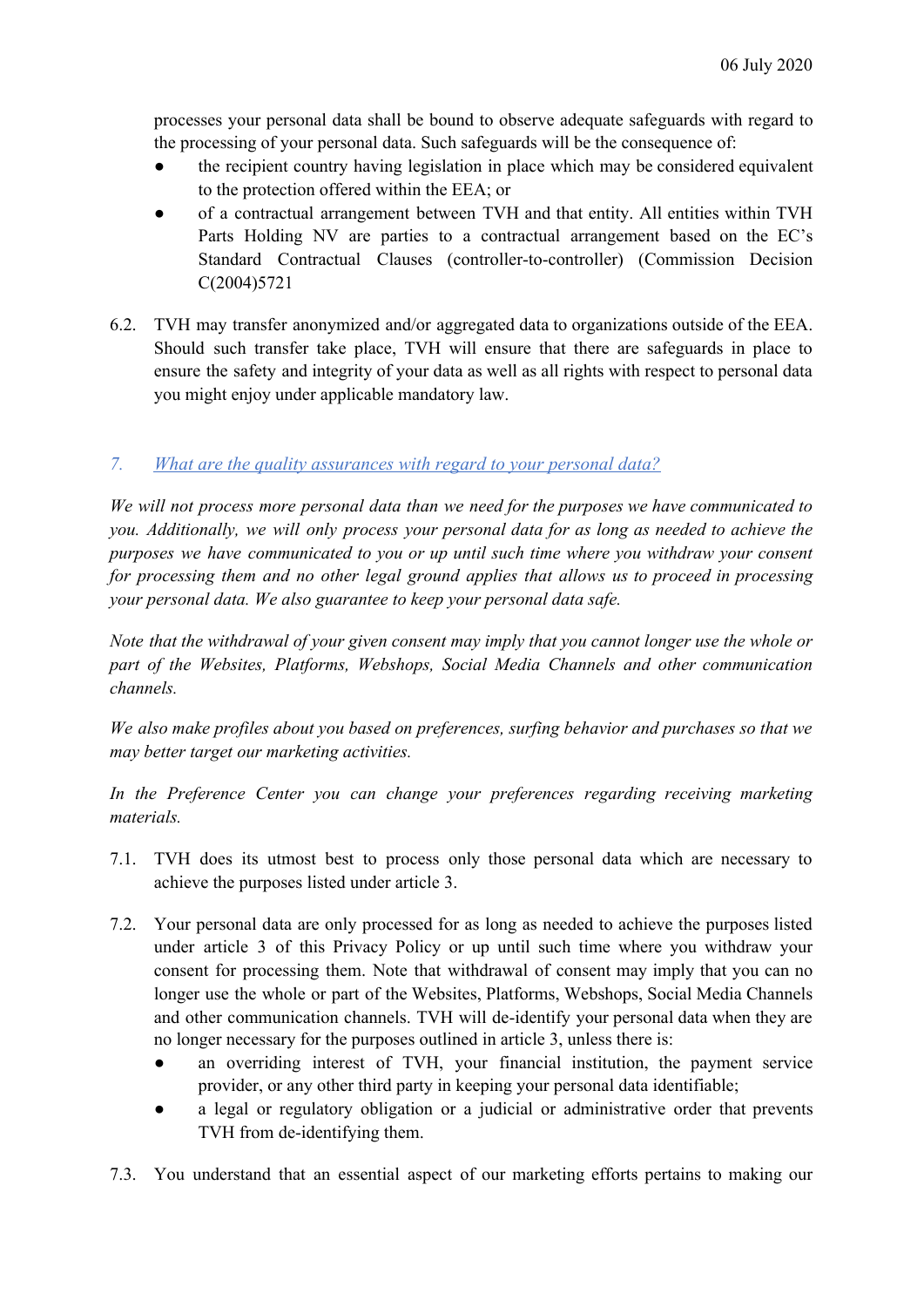marketing materials more relevant to you. This means that TVH builds a profile of you based on relevant characteristics as outlined in article 2 and then uses this profile to provide you with communications, promotions, offerings, newsletters and other advertisements about products and services that may interest you.

- 7.4. TVH will take the appropriate technical and organizational measures to keep your personal data safe from unauthorized access or theft as well as accidental loss, tampering or destruction. Access by personnel of TVH or its third party processors will only be on a need-to-know basis and subject to strict confidentiality obligations. You understand, however, that safety and security are best efforts obligations only which can never be guaranteed.
- 7.5. If you are registered to receive communications, promotions, offerings, newsletters and other advertisements via e-mail or other person-to-person electronic communications channels, you can change your preferences for receiving such communications, promotions, offerings, newsletters and other advertisements by surfing to our preference center ("**Preference Center**"). The link to our Preference Center will be made available in each e-mail or other person-to-person communication we send you.

### *8. What are your rights under this Privacy Policy?*

*As a data subject, you have several rights vis-à-vis the processing of your personal data. These rights are the right of access, the right to rectification, the right to withdraw your earlier given* consent, the right to erasure, the right to oppose the processing of personal data and the right that *you receive from us in a structured, commonly used and machine-readable format all personal data you have provided to us.*

If you wish to submit a request to exercise one or more of the rights listed above, you can send an *e-mail to [privacy@tvh.com](mailto:privacy@tvh.com).*

- 8.1. You have the right to request access to all personal data processed by TVH pertaining to you. TVH reserves the right to charge an administrative fee for multiple subsequent requests for access that are clearly submitted for causing nuisance or harm to TVH.
- 8.2. You have the right to ask that any personal data pertaining to you that are inaccurate, are corrected free of charge. If a request for correction is submitted, such request shall be accompanied of proof of the flawed nature of the data for which correction is asked.
- 8.3. You have the right to withdraw your earlier given consent for processing your personal data, in which case clause 6.2 will apply.
- 8.4. You have the right to request that personal data pertaining to you be deleted if they are no longer required in light of the purposes outlined in article 3 or if you withdraw your consent for processing them. However, you need to keep in mind that a request for deletion will be evaluated by TVH against:
	- overriding interests of the TVH, your financial institution, the payment service provider or any other third party;